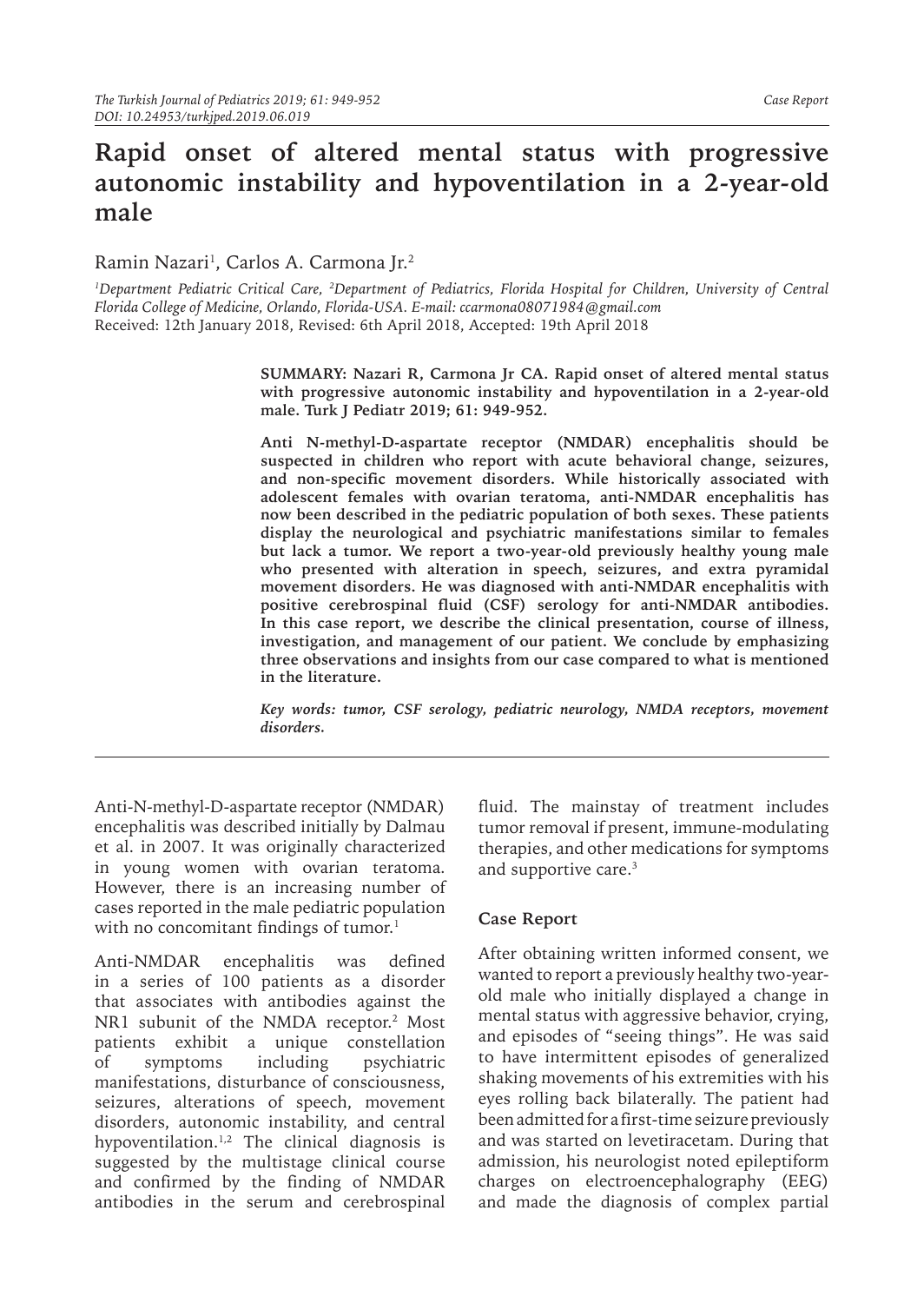seizures. He presented this time for unusual seizure-like activity such as lip smacking, jaw clenching, and abnormal gait. Over the next week, he became even more encephalopathic and agitated. He began having unusual body writhing movements, an inability to perform purposeful movements, and loss of speech. There was no purposeful response to verbal or tactile stimuli.

Pertinent labs showed a white blood cell (WBC) count of 23,200 cells/ mm3 (73 % neutrophils, 19 % lymphocytes). Creatine kinase (CK) level was 29,616 U/L (values for a normal male  $>3$  months old: 39-3.08 U/L). The CK was elevated due to muscle involvement from the seizure-like activity and body writhing movements. Lumbar puncture (LP) studies came back days later revealing a cerebrospinal fluid (CSF) containing 24 leukocytes/mm3 (including 36% mononuclear cells), 291 red blood cells/ mm<sup>3</sup>, glucose of 54 mg/dl, and CSF cultures negative for bacteria or suggestive of viral etiology. Serum glucose level was 107 mg/dl. Urine toxicology screen was negative and thyroid studies were unremarkable. Initial brain magnetic resonance imaging (MRI) with contrast showed no abnormalities. Initial 24-hour period long term video electroencephalogram (EEG) was normal with no epileptiform discharges. Neck, chest, abdominal and pelvic computed tomography revealed no findings of mass lesions suggestive of neoplasm.

Due to the persistence of altered mental status and abnormal movements concerning infectious encephalitis, empiric antibiotics including vancomycin, cefotaxime, and acyclovir were initiated on day of admission. Lorazepam and diphenhydramine were included as needed for patient agitation. These treatments failed to alleviate the patient's altered mental status. Intravenous (IV) methylprednisolone (30 mg/kg/dose) was implemented on day three as concerns by the neurology team arose for acute disseminated encephalomyelitis (ADEM). They felt it was appropriate as it was too early to detect confirming lesions on MRI. Antibiotics and antivirals were discontinued when all culture results returned negative. Daily administration of IV methylprednisolone was discontinued after one week after the patient failed to

improve. Intravenous Immunoglobulin (IVIG) 0.4 g/kg/day was introduced for the following five days with minimal clinical change. He continued to exhibit continuous writhing movements and agitation thus needing clonazepam and haloperidol.

Our patient was transferred to the intensive care unit near day fourteen as he started developing autonomic instability and subsequent progression to hypoventilation and apnea. He was intubated and placed on mechanical ventilation. Clinical progression of our patient was suggestive of anti-NMDAR encephalitis, but it was confirmed when serum antibodies to NMDAR were detected. Plasma exchange was subsequently introduced (for five days). A second cycle of IV methylprednisolone at the previous dose was also commenced. Sedation with fentanyl, midazolam, and dexmedetomidine were necessary for the persistent and increased agitation and movements. One dose of rituximab (500mg/m2 ) was administered on day thirty of admission. He only had one treatment due to depletion of CD19 levels to a zero upon post treatment evaluation. After implementation of these therapies, his involuntary movements decreased. Repeat brain MRI showed non-specific white matter changes and interval development of atrophic changes. A repeat EEG only showed abnormal presence of diffuse theta activity.

A tracheostomy tube was placed to assist with his continued respiratory insufficiency; however, he was eventually weaned to room air. A gastrostomy tube was inserted for nutrition and hydration since adjustment of the patient's sedative and neuromodulator drugs rendered him slightly sedated and at risk for aspiration. He was eventually transferred to inpatient rehabilitation after being seizure free for some time and being back at his baseline per family. The patient continued showing gradual improvement after discharge.

## **Discussion**

Anti-NMDA receptor encephalitis is a neuro-autoimmune disease arising from the generation of antibodies targeting synaptic proteins particularly the NR 1 subunit of the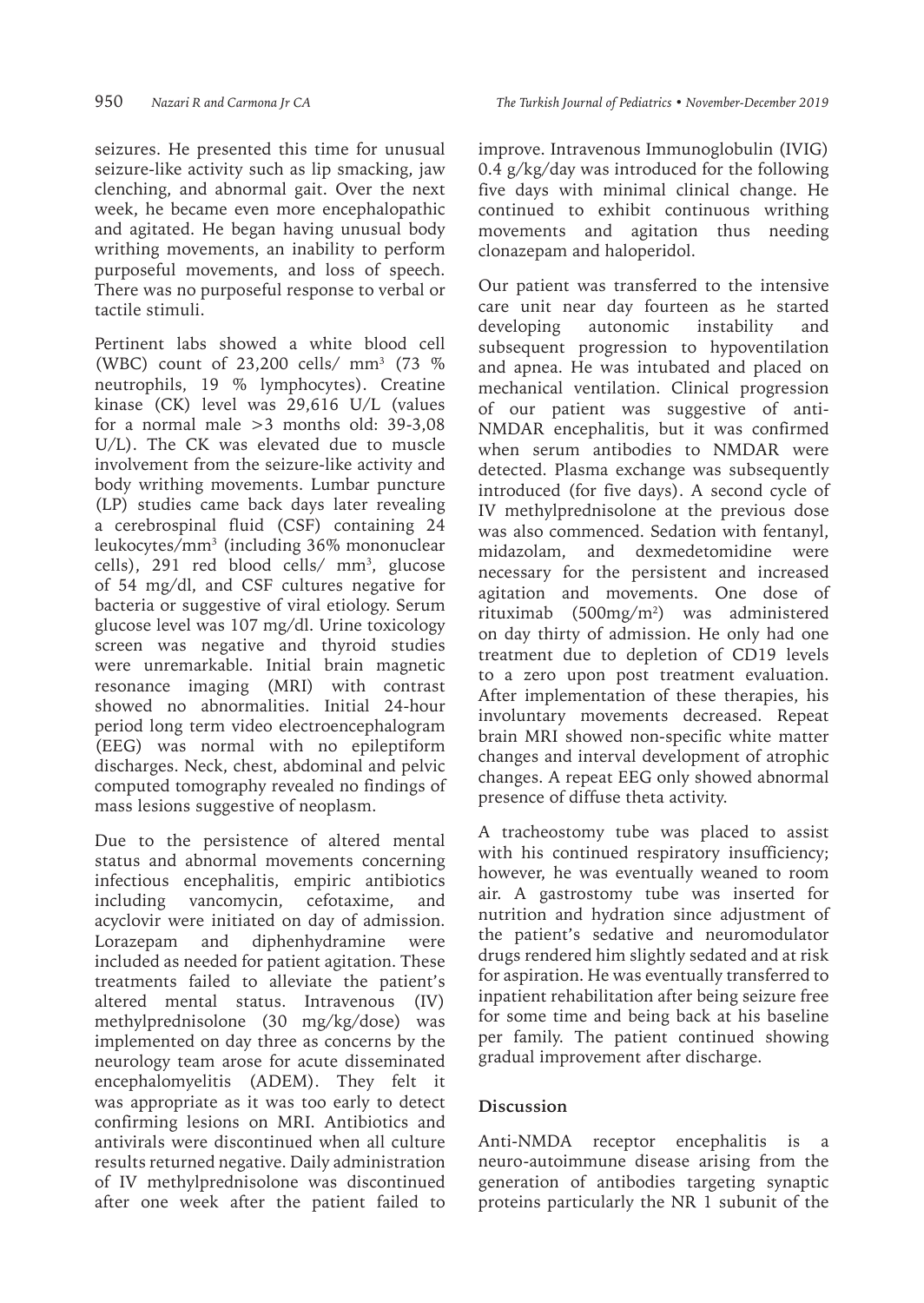NMDA receptor.4 It was initially classified as a para neoplastic syndrome due to the strong association (60%) with a teratoma or another tumor typ.<sup>4,5</sup> Growing clinical experience suggests that this disorder may be better classified as a neuro-autoimmune syndrome in which antibodies form in response to several possible stimuli (i.e., tumor, infection) and cross react with synaptic proteins most commonly the N-methyl-D-aspartate receptor (NMDAR).3 This direct antagonism of the receptor by antibodies mimics that of the pharmacological blockers of the receptor like ketamine.<sup>6</sup>

Usually the disease evolves in stages, but the clinical phases can vary in sequence, presentation, and severity. In 70% of patients, a prodromal phase lasts five to fourteen days and can include fever, malaise, inability to concentrate, nausea, diarrhea, vomiting, and headache. The psychotic or seizure phase follows with emotional and behavioral disturbances such as apathy and psychosis. Individuals may have seizures most commonly of the generalized tonic-clonic variety which are refractory to standard medical management.<sup>7,8</sup> During the unresponsive phase, patients no longer follow verbal commands and appear mute and akinetic. The hyperkinetic phase is typified by autonomic instability such as cardiac arrhythmia, hypotension, hypertension, hypoventilation, and hyperor hypothermia. It may also present as lipsmacking, sustained jaw movements, and grimacing.<sup>7,8</sup> The recovery phase is typically slow and symptoms may relapse especially in those with undetected or recurrent tumors and even no associated tumors.<sup>2,7,8</sup> Clinical recovery may take up to years with some improving from the frontotemporal brain atrophy.9

Diagnosis is based on clinical symptoms and supporting results from brain MRI, EEG, and CSF. Infectious encephalitis, other autoimmune etiologies, drug intoxication, and even Hashimoto's encephalopathy must be excluded as the cause.<sup> $7-9$ </sup> Final diagnosis requires detection of anti-NMDA receptor antibodies in the patients' serum or CSF<sup>2,6</sup> which should then be followed by imaging to detect an underlying teratoma or tumor.<sup>8,9</sup>

The management can be very effective with identification and treatment of a tumor if present.4 In patients without a tumor, firstline immunotherapy such as corticosteroids, intravenous immunoglobulin (IVIG), and plasma exchange might not be sufficient or effective as evidenced by our patient's response. A second-line immunotherapy (e.g., rituximab) is usually needed.<sup>9,10</sup> With addition of a secondline agent, such as cyclophosphamide, it still takes a significant amount of time to observe clinical improvement. While administrating immunomodulating agents, adverse effects of different agents such as severe neurologic deficits, gonadal toxicity, myelosuppression, malignancy, or death must be considered.3,9,10 In our patient, hypogammaglobulinemia was observed as a complication of rituximab deterring further treatment.

From our article, there are three main points to convey. First is that caregivers must strongly consider anti-NMDAR encephalitis early on in young pediatric patients having unexplained seizures and behavioral changes. Despite the median age of twenty-three with a range of five to seventy-six years old<sup>2</sup> autoimmune etiologies such as anti-NMADR should be in the differential.<sup>11</sup> This leads to quicker administration of immunotherapy with IVIG and methylprednisolone before obtaining CSF results. Even though our patient did not markedly progress with therapy initially, a case report from Matoq et al.<sup>12</sup> describes significant early recuperation in two infants receiving early IVIG and methylprednisolone +/- rituximab. We therefore suggest that the benefits of empiric therapy halting further evolution of the disease and minimizing morbidity far outweigh the risks. Second, we did not implement rituximab until after day thirty and after a five-day course of plasma exchange. This contrasts to Matoq's report where it was given as maintenance therapy prior to getting CSF findings.12 We hope this encourages discussion about using rituximab or cyclophosphamide earlier before confirmatory CSF results if a patient can tolerate it. Additionally, this may prove better since the immunomodulators already delay to take effect. Third, autonomic instability is severe in infants and can leave a patient moribund. Caregivers must be prepared